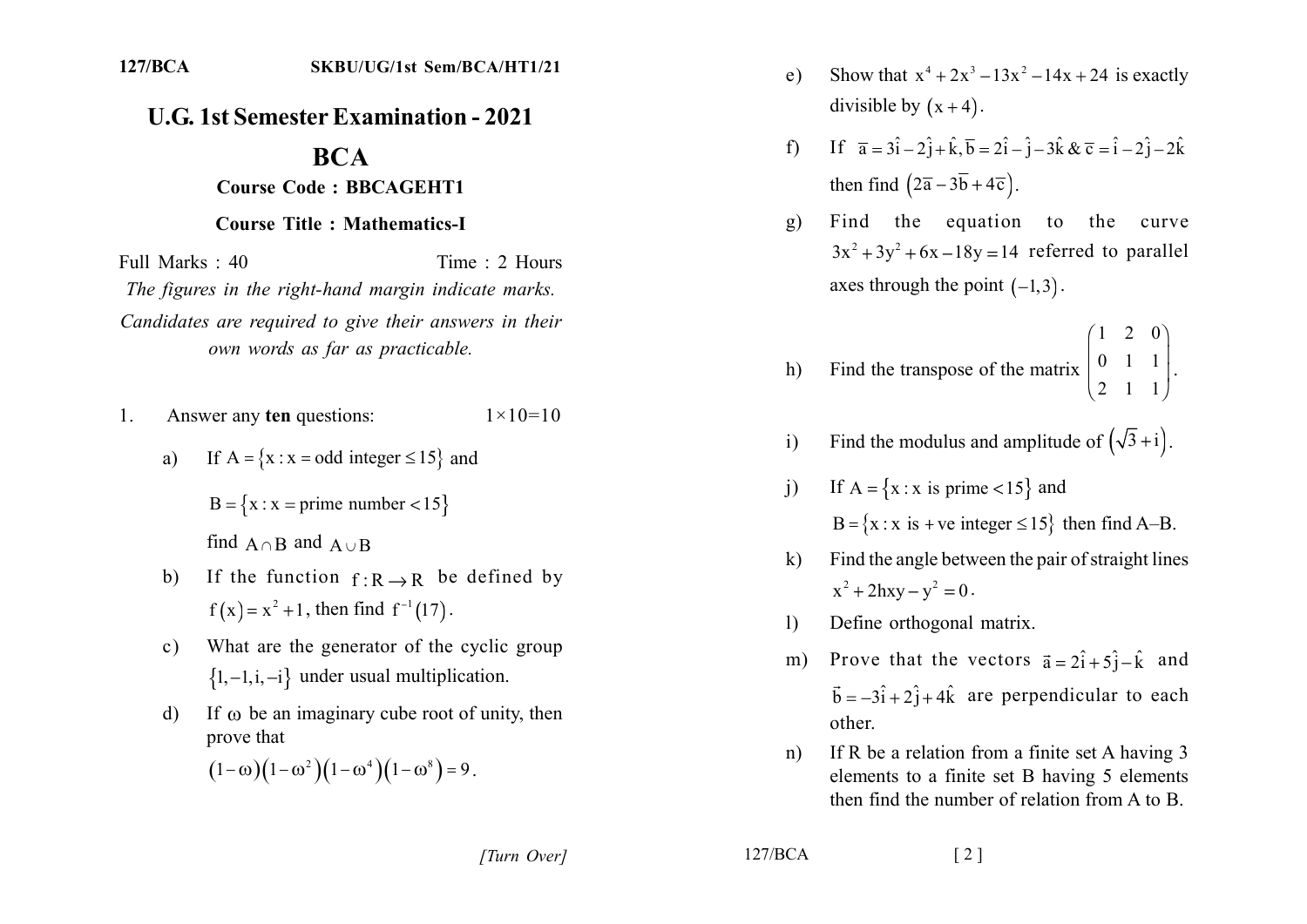- If the function  $f : \mathbb{R} \rightarrow \mathbb{R}$  be defined by  $\Omega$  $f(x)=2x+7$ . Find  $f^{-1}(7)$ .
- $2<sub>1</sub>$ Answer any five questions:  $2 \times 5 = 10$ 
	- If  $\alpha, \beta, \gamma$  be the roots of the equation a)  $x^3 + px^2 + qx + r = 0$ , then find  $\sum \alpha^2$ .
	- Without expanding the determinants prove that  $b)$ 
		- $\begin{vmatrix} a & d & 3a 4d \\ b & e & 3b 4e \end{vmatrix} = 0$
	- Examine if the set  $c)$ 
		- $S = \{(x, y, z) \in \mathbb{R}^3 : x + y + z = 0\}$  is a subspace of  $\mathbb{R}^3$ .
	- Show that  $\left[\overline{\alpha} + \overline{\beta}, \overline{\beta} + \overline{\gamma}, \overline{\gamma} + \overline{\alpha}\right] = 2\left[\overline{\alpha}\overline{\beta}\overline{\gamma}\right]$  $d)$
	- Find the nature of the roots of the equation  $e)$  $x^4 + x^3 + x^2 + 1 = 0$ .
	- Find the general value of  $i^i$ .  $f$
	- If  $\vec{a} + \vec{b} + \vec{c} = \vec{0}$ . Prove that  $\vec{a} \times \vec{b} = \vec{b} \times \vec{c} = \vec{c} \times \vec{a}$ .  $g)$
	- $h)$ If  $f : \mathbb{R} \to \mathbb{R}$  be defined by  $f(x)=3x$ ,  $x \in \mathbb{R}$  and

 $\lceil 3 \rceil$ 

G: R o R be defined by  $g(x) = \frac{x}{3}$ ,  $x \in \mathbb{R}$ . Show that  $f_{g} = g_{f}$ .

- Answer any two questions:  $3<sub>1</sub>$  $5 \times 2 = 10$ 
	- If m and n be real, then show that a)

Log
$$
(m + in)
$$
= $\frac{1}{2}$ log $(m^2 + n^2)$ + $i\left(2k\pi + \tan^{-1}\frac{n}{m}\right)$ .

- b) If  $\alpha, \beta, \gamma$  be the roots of the equation  $2x^3 + x^2 + x + 1 = 0$ , find the equation whose roots are  $\frac{1+\alpha}{1-\alpha}, \frac{1+\beta}{1-\beta}, \frac{1+\gamma}{1-\gamma}$ .
- Let A, B, C be three subsets of a universal set  $\mathbf{c}$ ) S. Prove that  $A-(B\cap C)=(A-B)\cup(A-C)$ .
- Answer any one question:  $\overline{4}$ .  $10 \times 1 = 10$ 
	- a) If ax+by transforms to  $a'x' + b'y'$  under  $\ddot{1}$ rotation of axes, then show that  $a^{2} + b^{2} = a'^{2} + b'^{2}$ .
		- ii) If  $\overline{\alpha} = \hat{i} + \hat{i} 2\hat{k}$ , and  $\overline{\beta} = -\hat{i} + 2\hat{i} + 3\hat{k}$ and  $\overline{\gamma} = 5\hat{i} + 8\hat{k}$ , then determine scalars c and d such that  $\overline{\gamma}-c\overline{x}-d\overline{\beta}$  is perpendicular to both  $\bar{\alpha}$  and  $\bar{\beta}$ .
		- Prove that the locus of the middle points  $\overline{111}$ of focal chords of a conic  $\frac{l}{r} = 1 + e \cos \theta$ is  $r^2(1-e^2\cos^2\alpha) = r\cdot e\cos\alpha$ .  $3+3+4=10$

 $127/BCA$